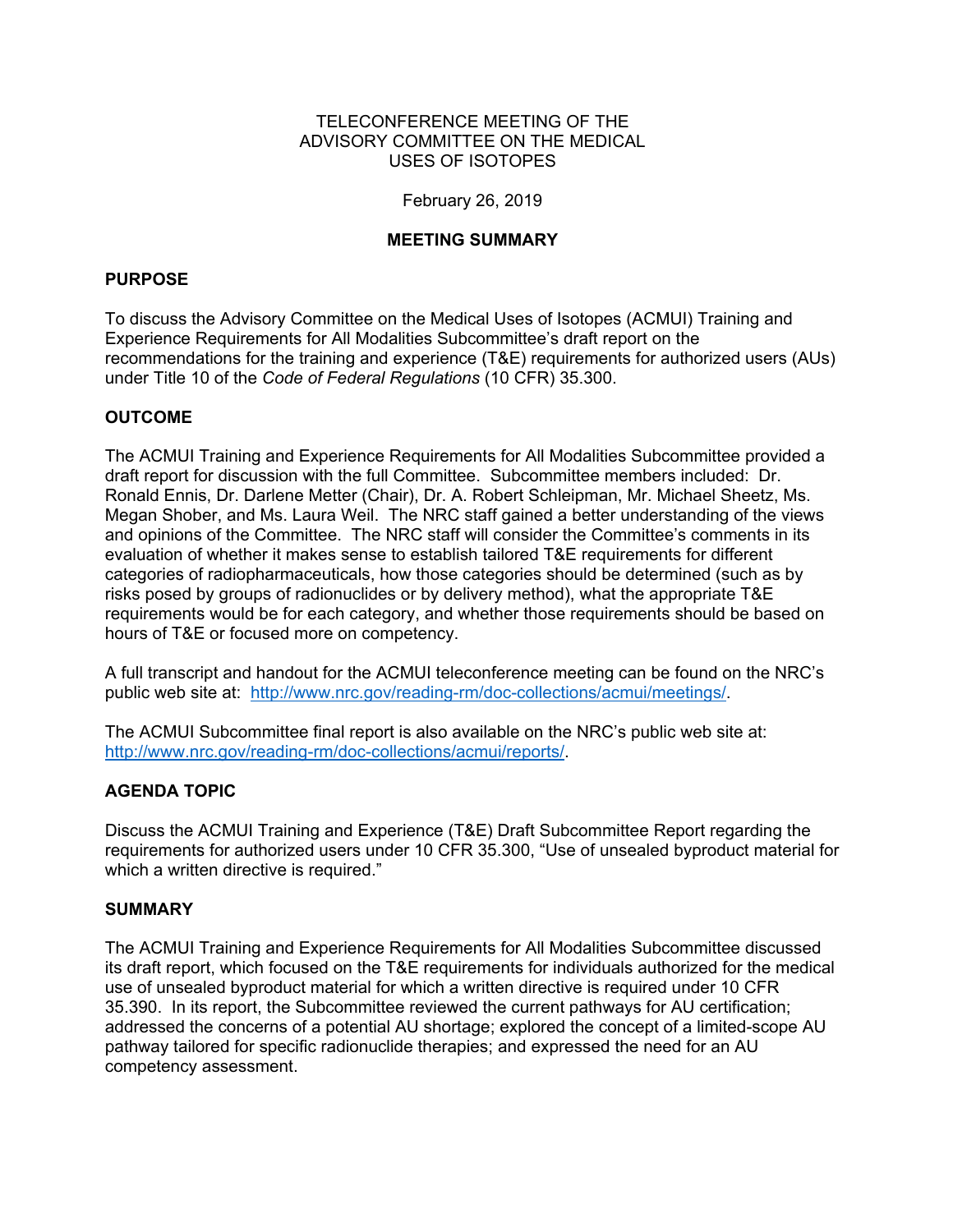## **RECOMMENDATIONS AND ACTIONS**

**The Training and Experience Requirements for All Modalities Subcommittee discussed the following recommendations in the draft subcommittee report:**

- *1. The Subcommittee strongly supports maintaining the current and existing AU pathways (board certification and alternate pathway) as codified in the regulations, which are adequate for protecting public health and safety.*
- *2. The Subcommittee concludes that there is no objective data available to confirm an AU shortage.*
- *3. The Subcommittee does not recommend a limited-scope AU pathway for unsealed byproduct material for which a written directive is required under 10 CFR 35.390.*
- *4. The Subcommittee unanimously agrees that if the NRC chooses to pursue the creation of a limited-scope AU pathway for unsealed byproduct material where a written directive is required, the AU candidate must acquire the basic knowledge topics in 10 CFR 35.390 and satisfactorily complete a formal competency assessment. Additionally, the individual's continued status as limited-scope AU is dependent on successfully maintaining a formal periodic reassessment of competency.*

The ACMUI unanimously approved a modification to the report to note that if and when the NRC decides to pursue a limited-scope AU pathway for radionuclide therapy, the ACMUI endeavors to work with the NRC to develop the curriculum.

The draft Training and Experience Requirements for All Modalities Subcommittee Report (ML19039A113), with the aforementioned amendment, was approved by the full ACMUI, with one dissenting vote, during its public teleconference meeting on February 26, 2019.

The final report (ML19058A598) is posted on the ACMUI Subcommittee Reports webpage.

## Enclosures:

- 1. Meeting Attendees
- 2. Teleconference Agenda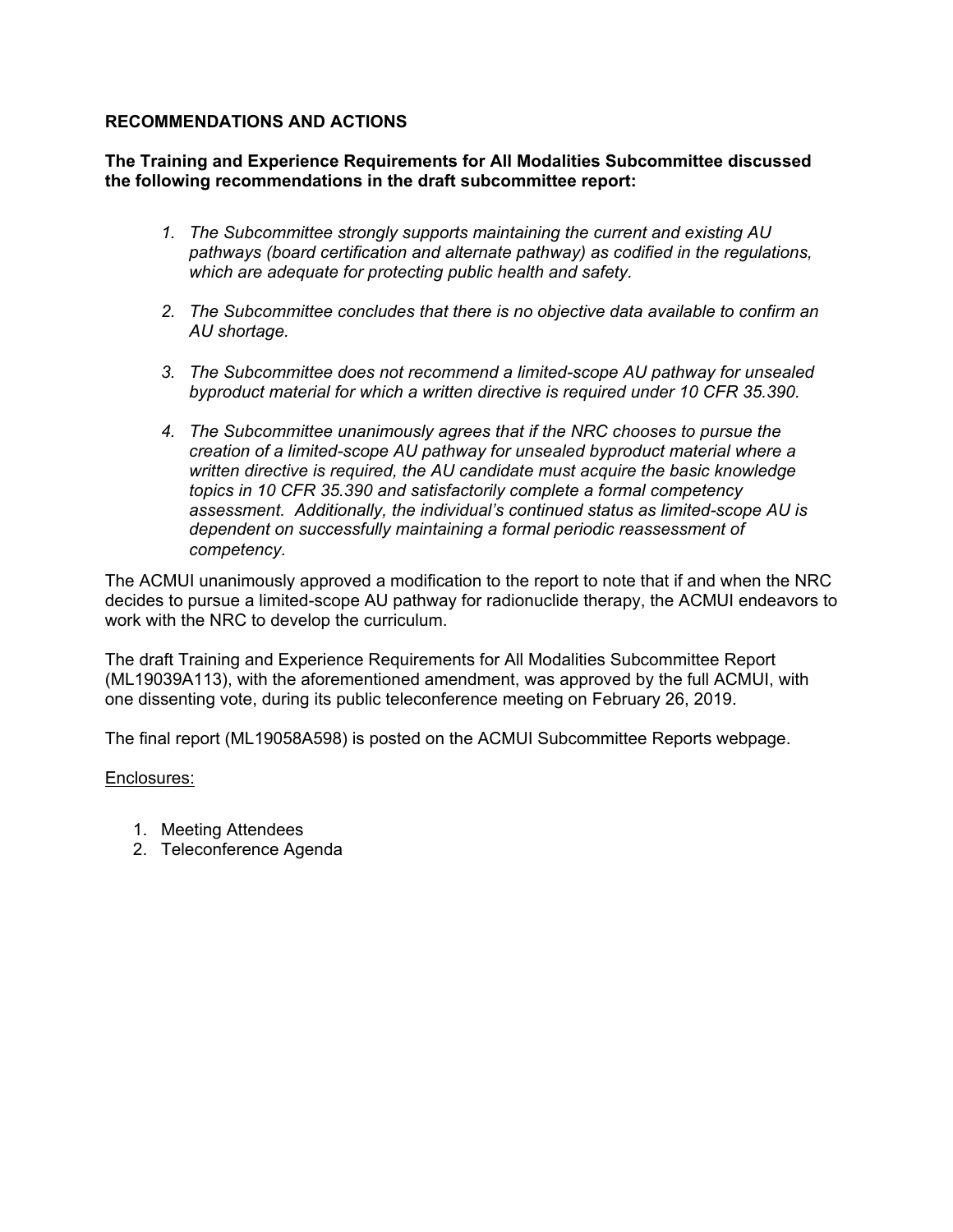### **MEETING ATTENDEES**

#### **ACMUI**

Christopher J. Palestro, M.D. Chairman Darlene F. Metter, M.D. Vice Chairman Vasken Dilsizian, M.D. Member Ronald Ennis, M.D. Member Richard Green Member Melissa Martin Member Michael D. O'Hara, M.D. Member Zoubir Ouhib A. Robert Schleipman, M.D. Member Michael Sheetz Member Megan Shober Member Lisa Weil **Member** Harvey B. Wolkov, M.D. Non-Voting Member **NRC**  Andrea Kock **Director, Division of Materials Safety, Security, State, and** Tribal Programs (MSST) Christian Einberg Chief, Medical Safety and Events Assessment Branch (MSEB)/Designated Federal Officer Sophie Holiday Designated Federal Officer Kellee Jamerson Designated Federal Officer/ACMUI Coordinator Maryann Ayoade NMSS/MSST/MSEB Said Daibes, Ph.D. NMSS/MSST/MSEB Lisa Dimmick **Medical Radiation Safety Team Leader, NMSS/MSST/MSEB** Sara Forster **R-III/DNMS/MLB** Robert Gallaghar R-I/DNMS/MLAB Edward Harvey **R-III/DNMS/MIB** Esther Houseman **CGC/GCLR/RMR** Donna-Beth Howe, Ph.D. NMSS/MSST/MSEB Ian Irvin OGC/GCLR/RMR Donna Janda R-I/DNMS/MLAB Sarah Lopas NMSS/MSST/MSEB Kathy Modes NMSS/MSST/ASPB Janice Nguyen **R-I/DNMS/MLAB** Patty Pelke R-III/DNMS/MLB Zahid Sulaiman R-III/DNMS/MIB Katherine Tapp, Ph.D. NMSS/MSST/MSEB

### **MEMBERS OF THE PUBLIC**

Michael Baxter **American Pharmacists Association** Kendall Berry **Fox Chase Cancer Center** Janet Bukovcan British Technology Group (BTG) Mary Burkhart **Illinois Emergency Management Agency (IEMA)**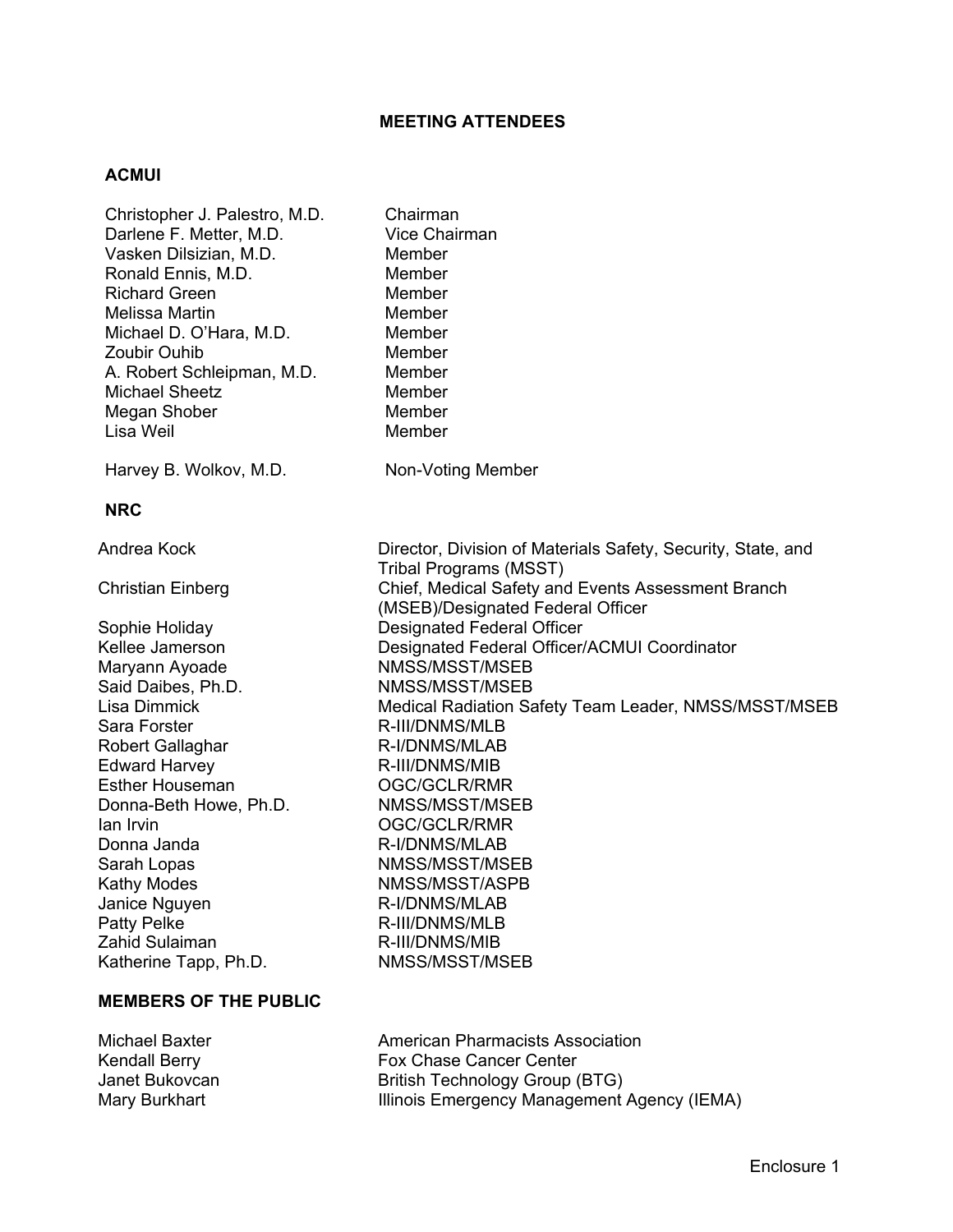William Chen **Unaffiliated** Whitney Cox **IEMA** Ariel Doucet **Virtua Health** Brian Erasmus **BTG** Lynne A. Fairobent Vinaffiliated Sandy Gabriel **Unaffiliated** Stanley Hampton Eli Lilly Dan Hill **Cardinal Health** Daniel Januseski Virtua Health Sue Langhorst, Ph.D. Unaffiliated Cindi Luckett-Gilbert Shertech Pharmacy Mary Moore **VDH** Joshua Myers **PDEP** Christopher Ott PDEP Brandon Paterson Unaffiliated Carmine Plott Novant Health Aria Razmaria, M.D. UCLA Medical Center Gloria Romanelli **ACR** Ben Seiber **PDEP** Daniel Strohmeyer **Unaffiliated** Michael Ujhelyi **BTG** Melonie Wissing VDH

John Chippo Pennsylvania Department of Environmental Protection (PDEP) Thomas Conley University of Kansas Medical Center David Crowley **North Carolina Department of Health and Human Services,** Radiation Protection Section Sherrie Flaherty Minnesota Radioactive Materials Unit Mike Fuller Virginia Department of Health (VDH) Wendy Galbraith University of Oklahoma Health Sciences Center Bennett Greenspan, M.D. Society of Nuclear Medicine and Molecular Imaging (SNMMI) Miguel de la Guardia Cook Children's Medical Center Michael Guastella Council on Radionuclides and Radiopharmaceuticals, Inc. (CORAR) Tracy Jue California Department of Public Health St. Joseph Mercy Health System Carol Marcus, Ph.D, M.D. University of California at Los Angeles (UCLA) Richard Martin American Association of Physicists in Medicine (AAPM) Samuel Mehr, M.D. Nebraska Cancer Specialists Ashley Mishoe University of California, San Francisco Richard Peros New Jersey Department of Environmental Protection (NJDEP) Michael Peters **American College of Radiology (ACR)** George Segall, M.D. American Board of Nuclear Medicine (ABNM) Beth Shelton Tennessee Department of Environment and Conservation Jeffry Siegel, Ph.D. Nuclear Physics Enterprises Cindy Tomlinson American Society of Radiation Oncology (ASTRO) Paul Wallner, M.D. 21st Century Oncology, Inc. Matthew Williamson **Memorial Sloan Kettering Cancer Center** John Witkowski United Pharmacy Partners (UPPI)